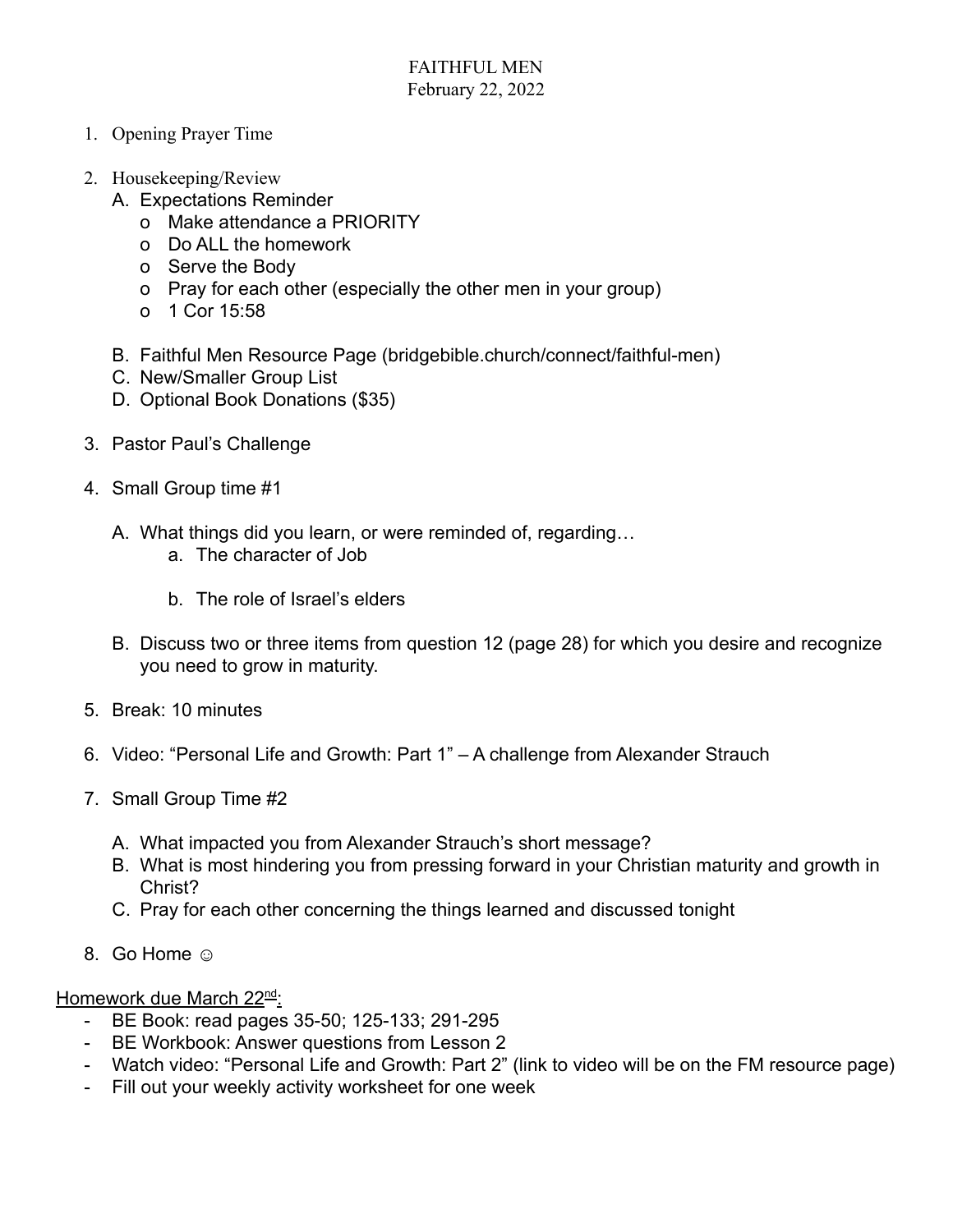**The things which you have heard from me in the presence of many witnesses, entrust these to faithful men who will be able to teach others also.** (2 Timothy 2:2 – NASB95)

- **FAITHFUL MEN: F – Follower A – Available; Accountable I – Integrity T – Teachable H – Humble; Hospitable F – Fruitful U – Unwavering ("full of faith") L – Loving**
- **M Motivational E – Evangelistic; Exemplary N – Near to God**

**How do we get there? Spiritual Maturity Triangle:**



**Colossians 1:28-29 (NASB95) –** <sup>28</sup>We proclaim Him, admonishing every man and teaching every man with all wisdom, so that we may present every man complete in Christ.<sup>29</sup> For this purpose also **I labor**, **striving according to His power, which mightily works within me.**

**2 Timothy 2:1-8 (NASB95)** –<sup>1</sup> You therefore, my son, be strong in the grace that is in Christ Jesus. <sup>2</sup> The things which you have heard from me in the presence of many witnesses, entrust these to faithful men who will be able to teach others also.<sup>3</sup> Suffer hardship with *me*, as a good **soldier** of Christ Jesus.<sup>4</sup> No soldier in active service entangles himself in the affairs of everyday life, so that he may please the one who enlisted him as a soldier. <sup>5</sup> Also if anyone competes as an **athlete**, he does not win the prize unless he competes according to the rules. <sup>6</sup>The hard-working **farmer** ought to be the first to receive his share of the crops. <sup>7</sup>Consider what I say, for the Lord will give you understanding in everything. <sup>8</sup> **Remember Jesus Christ**, risen from the dead, descendant of David, according to my gospel,

- **Soldier "Are you entangled?"**
- **Athlete "Are you competing for the right prize?"**
- **Farmer "Are you waiting patiently?"**
- **● Remember Jesus Christ "Are you fixing your eyes upon Jesus?"**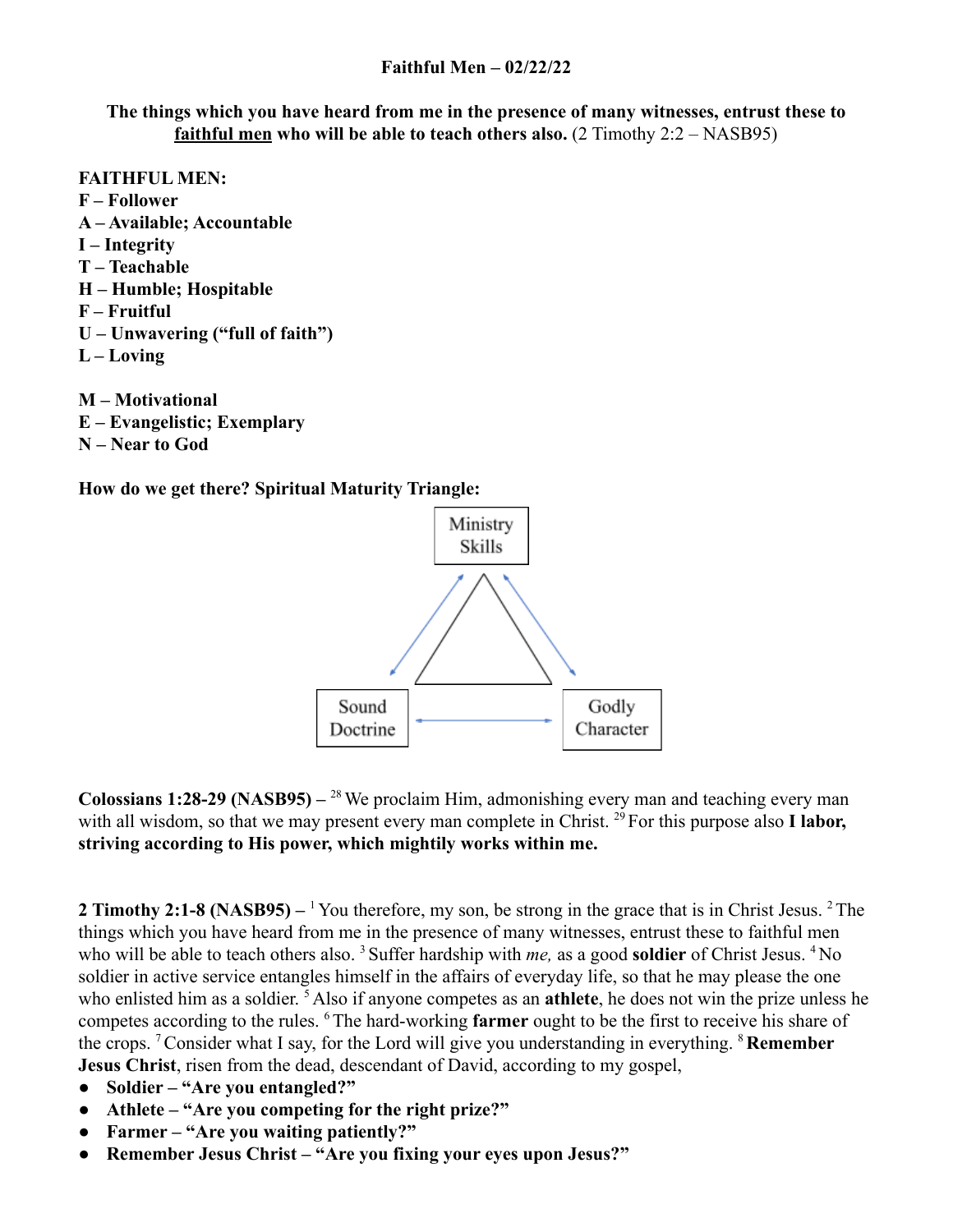# Personal Life and Growth

*Detailed Outline Part 1 of 3*

Potential elders often ask, "What do I do as an elder? What's my first duty? Where do I start?"

The answer is Acts 20:28: **Pay careful attention to yourselves and to all the flock, in which the Holy Spirit has made you overseers.** 

# **I. Guard Yourselves.**

You cannot care for souls of others if you cannot care for your own soul.

Paul says the same thing to Timothy in 1 Timothy 4:16: **Keep a close watch on yourself and on the teaching. Persist in this, for by so doing you will save both yourself and your hearers.**

Both of the above passages are in the context of false teachers, the agents of Satan. Paul is talking about spiritual warfare. He is talking about being on the front line of battle. The first thing you have to do as a Christian soldier, as a shepherd of the souls of God's people, is to guard your own spiritual life and doctrine.

#### Richard Baxter:

*"Take heed, then, for the enemy has a special eye on you. You are sure to have his most subtle insinuations, incessant solicitations and violent assaults. Take heed to yourselves, lest he outwit you. The devil is a greater scholar than you are, and a more nimble disputant. . . . And whenever he prevails against you, he will make you the instrument of your own ruin." (*The Reformed Pastor *[repr. Grand Rapids: Sovereign Grace, 1971], 7)*

#### **How do you care for your soul?**

#### **1. Guard what you read.**

Whatever you read will inevitably change your thinking and attitude. So be careful what you are reading, whether it is secular material or spiritual material.

#### **2. Guard whom you listen to.**

Carefully guard who you listen to as teachers, whether they are political pundits or Bible expositors. Remember, we become like those who teach us.

#### **3. Guard your prayer life.**

Carefully guard your prayer life, because that is always the first thing to go when we are hyperbusy.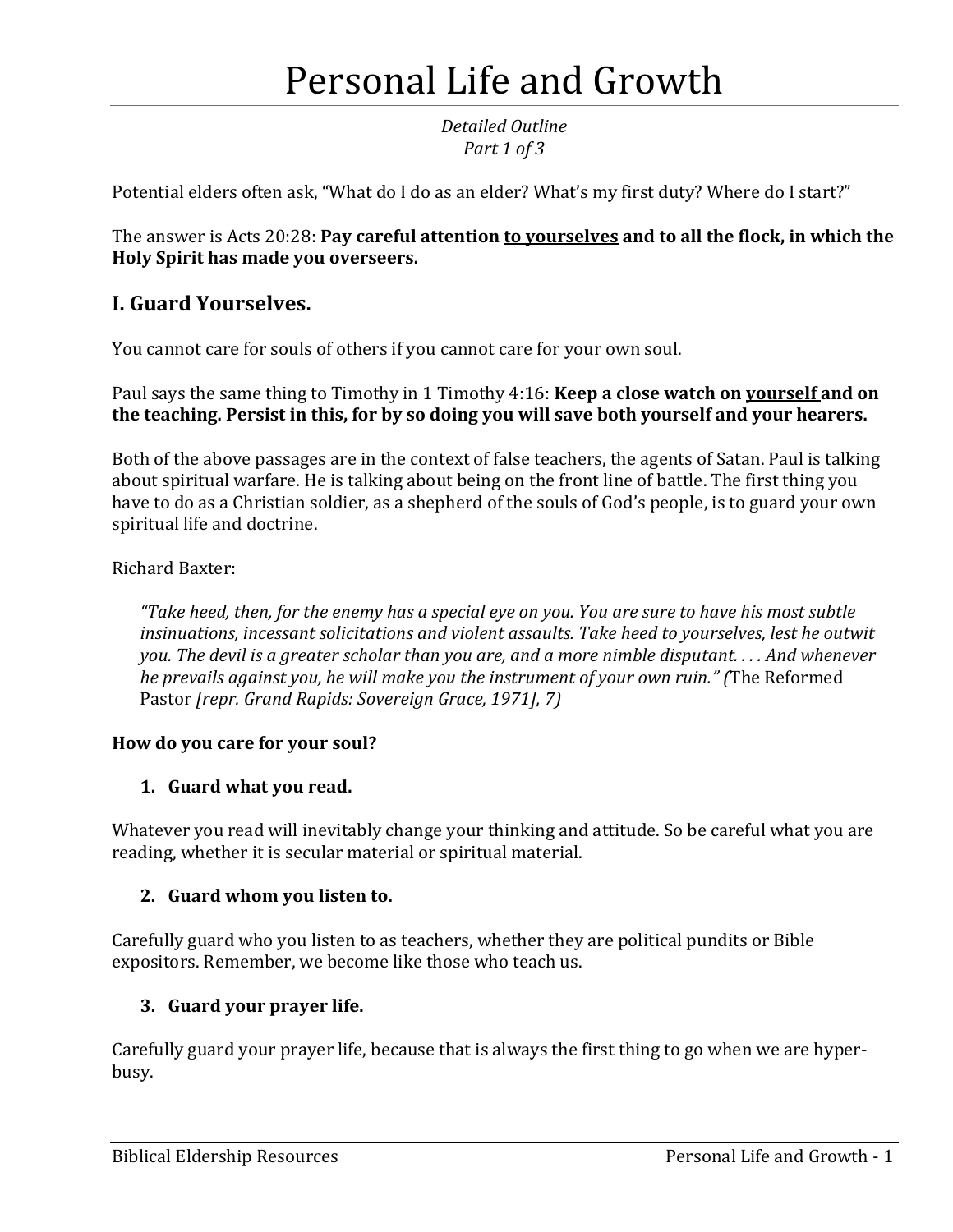#### **4. Guard against unconfessed sin.**

Carefully guard against unconfessed sin that will cause your heart to become cold and resistant to the voice of the Holy Spirit. Deal with sin right away.

## **5. Guard your life from weights that will impede the Christian race.**

#### Hebrews 12:1: **Lay aside every weight, and sin which clings so closely, and let us run with endurance the race that is set before us.**

A weight is not always sin. It is something that impedes the Christian race or bogs down your advancement in the lifelong race before you.

#### **6. Guard your sexual life, your marriage, and your children.**

If you are an elder, you put your marriage at risk and your children at risk, because you are a very busy person. Satan is winning many, many victories in this area of the sexual life. Guard your sexual life.

#### **7. Guard your love for God.**

Guard your love relationship with God, your affections for God.

Jesus said that the greatest commandment is to love God with all your being, and then to love your neighbors as yourself. They are inseparable commands. So you must guard your love relationship with the Lord.

#### **8. Guard your growth in Christ: always be growing, learning, maturing.**

The key issue is this: you are either growing in Christ or you are stagnating. You cannot be neutral. God will not allow it.

If you're stagnant spiritually, the church will be stagnant spiritually. If you're coasting spiritually, the church will coast. If you're living off the past, the church will not move into the future. If you are not excited about your Bible, world vision, your ministry of shepherding people, not excited about the church and where it is going, the church will also be neutralized and stagnant spiritually. A local church gets very little beyond what its leaders are like.

One way to guard your soul and make your personal ministry to people more effective is to see that you're constantly growing and maturing, pressing forward in the Christian life.

Let's look at what the Scripture says about our personal growth and maturity in Christ.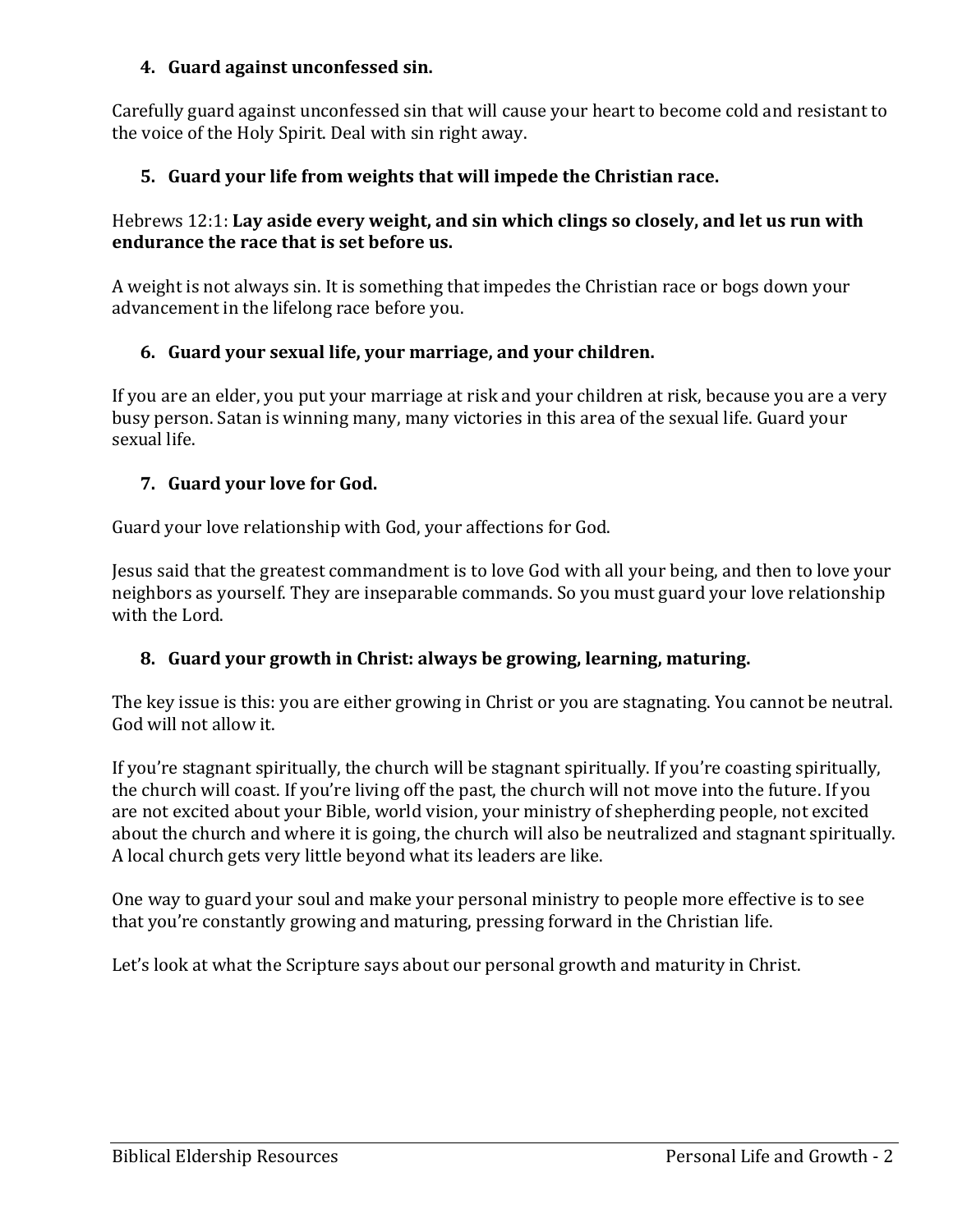# **II. The Biblical Mandate to Grow in Christ**

## **1. 1 Timothy 4:7–8**

**Rather train** [exercise or discipline] **yourself for godliness; for while bodily training is of some value, godliness is of value in every way, as it holds the promise for the present life and also for the life to come.** 

The apostle Paul likes the image of the athlete. We are spiritual athletes. The idea is this: keep on exercising and continue to exercise yourself to godliness.

When we think of this metaphor of exercise or training, we should be thinking of what an athlete goes through: strenuous effort, self-discipline, self-denial, sacrifice, concentration, a scheduled program, knowledge of how to improve, plan for improvement.

Philip Towner gives a good definition of godliness:

*"Authentic Christian existence . . . the interplay between the knowledge of God . . . and its observable outworking of behavior that is appropriate to that knowledge." (*The Letters to Timothy and Titus*, NICNT [Grand Rapids: Eerdmans, 2006], 174.)*

Godliness is authentic Christian behavior, attitude, speech, lifestyle that is in accord with gospel truths.

D. A. Carson warns that athletes do not drift into excellence, and neither do Christians drift into godliness:

*"People do not drift towards holiness. Apart from grace-driven effort, people do not gravitate towards godliness, prayer, and obedience to Scripture, faith, and delighting the Lord. Instead, we drift towards compromise and call it tolerance; we drift towards disobedience and call it freedom; we drift towards superstition and call it faith. We cherish the indiscipline of loss self-control and call it relaxation; we slouch toward prayerlessness and delude ourselves into thinking we have escaped legalism; we slide toward godlessness and convince ourselves we have been liberated." (*For the Love of God, Volume 2: A Daily Companion for Discovering the Riches of God's Word *[Wheaton, IL: Crossway, 2006], 23)*

We are to exert effort into exercising and continuing to exercise ourselves to godliness. Don't stop exercising; don't stop training and disciplining yourself to godliness. Be a growing Christian. Exercise your spiritual muscles.

#### **2. 1 Timothy 4:15**

#### **Practice these things, immerse yourself in them, so that all may see your progress.**

Paul wants *everyone i*n the church to see Timothy's spiritual progress and growth.

Does your family see you progressing spiritually? Does the church see you progressing spiritually? Are you going forward for the Lord? Let everyone **see your progress.**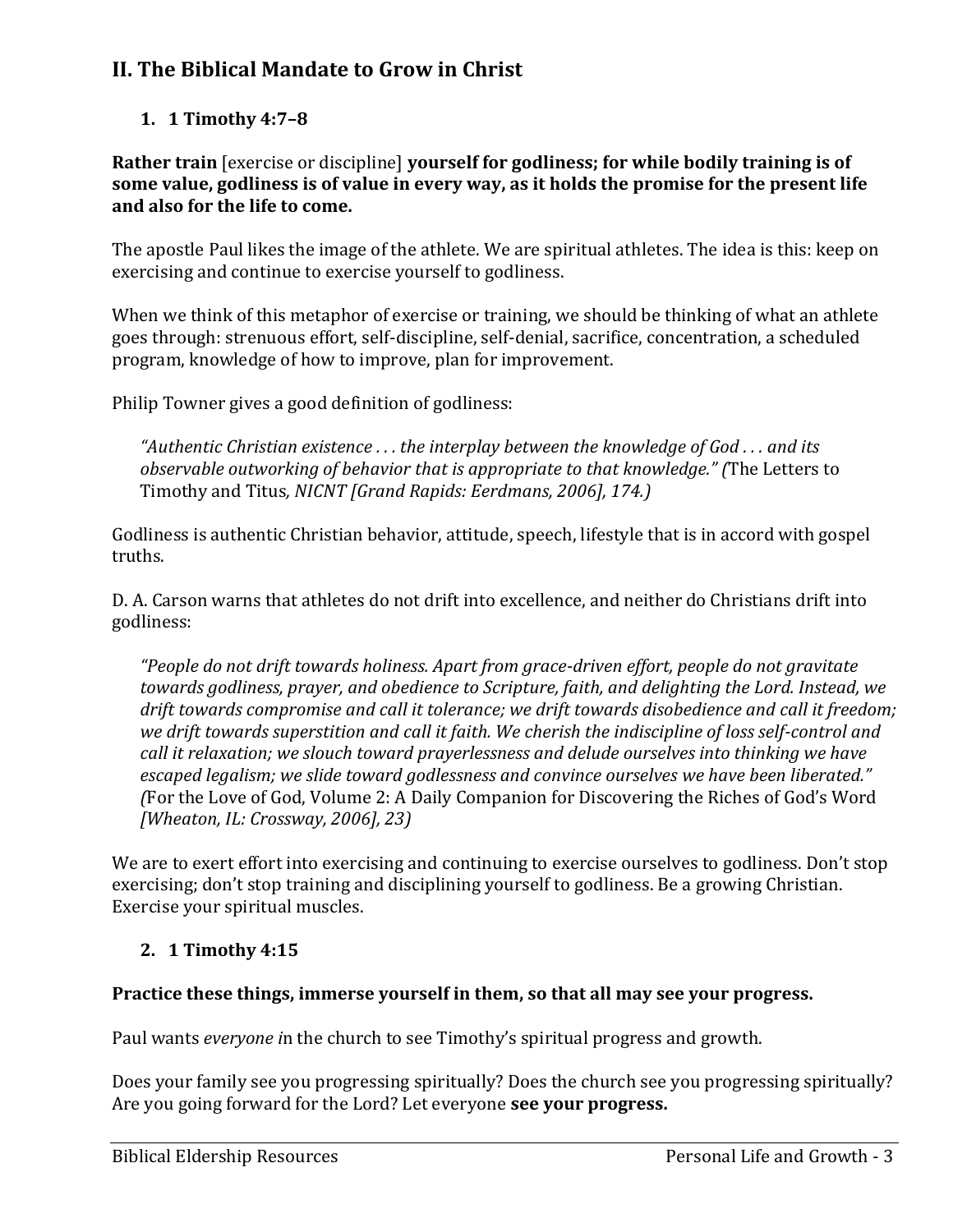*"When leaders are learning and growing, everything about them communicates the same opportunity to other people. They're excited; they do things differently. One of the most profound—and unusual—experiences people can have on the job is to see their leaders grow." (John Carver,* Boards that Make a Difference: A New Design for Leadership in Nonprofit and Public Organizations *[San Francisco, CA: Wiley and Sons, 2006], 212.)*

Let me assure you people want to see you pressing forward—reading, learning, getting fresh vision. It will excite the church. The church will follow you! People want good leadership.

Dr. J. Robert "Bobby" Clinton has investigated every Biblical character in the New Testament. He says only one fourth end well. Here is his conclusion:

*"We have observed that most people cease learning by the age of forty. By that we mean they no longer actively pursue knowledge, understanding, and experience that will enhance their capacity to grow and contribute to others. Most simply rest on what they already know. But those who finish well maintain a positive learning attitude all their lives." (Paul D. Stanley and J. Robert Clinton,* Connecting: The Mentoring Relationships You Need to Succeed in Life *[Colorado Springs, CO: NavPress, 1992], 222.)*

If you want to be a Christian who is growing and going forward, you have to have a positive learning attitude all of your life.